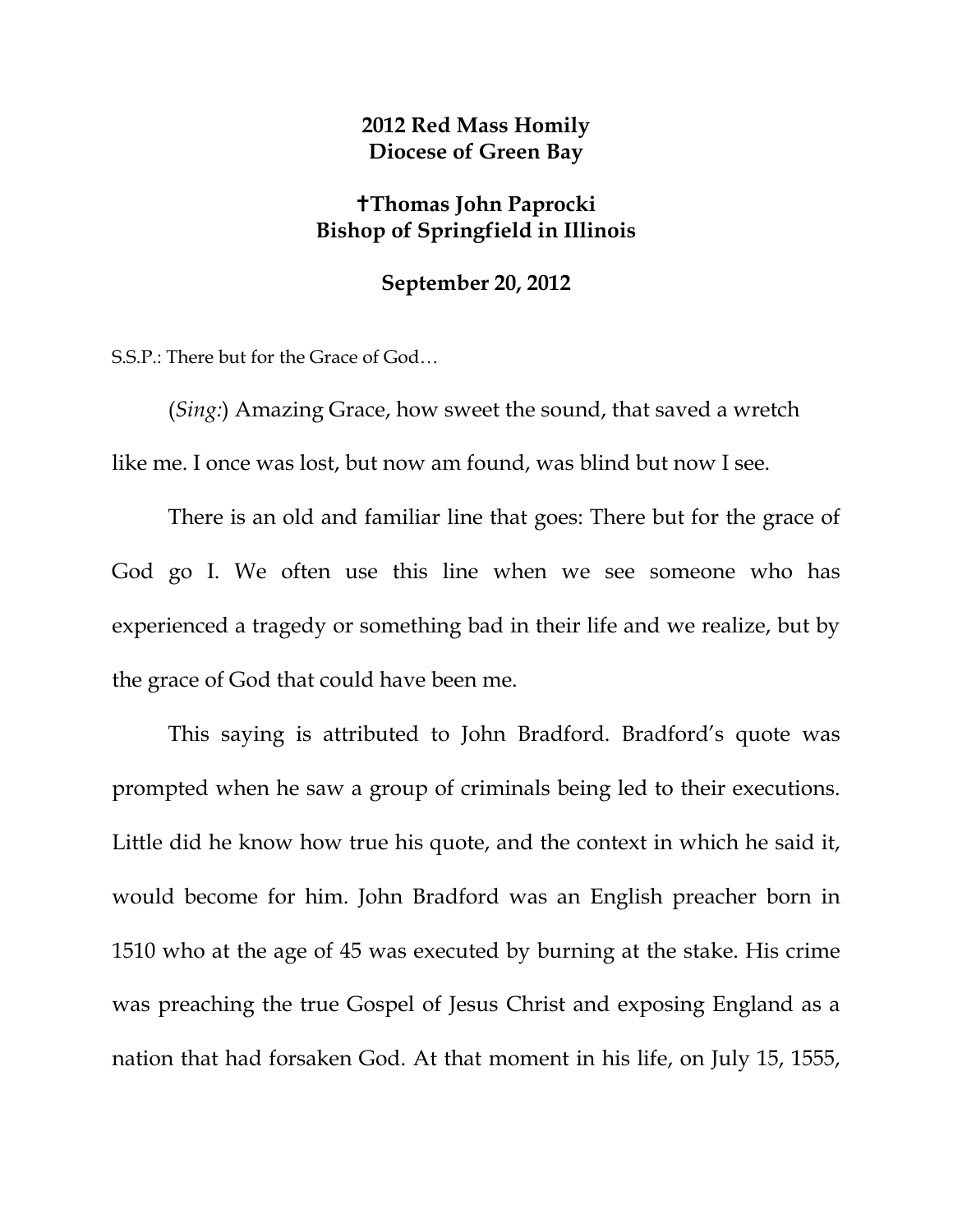the grace of God was sufficient for John Bradford as he gave up his earthly life to enter into eternal life. John Bradford reminds all of us that we can only go from day to day, moment to moment, by the grace of our God.

That certainly is true for the Apostle Paul in today's reading from Corinthians. Paul looks back upon his life as a man named Saul whose sole intent was to persecute anyone who claimed Jesus Christ as their Lord and Savior. And then one day, Paul is knocked to the ground and made blind. In that moment, by the grace of God, Paul opened his heart and eventually his eyes to see how wrong he was to persecute the followers of Jesus and in that moment of grace he is transformed from prejudiced persecutor to a passionate preacher calling others now to accept Jesus as their Lord and Savior. Looking back, Paul can only exclaim, there but by the grace of God.

What about that sinful woman in the gospel reading from Luke? Looking back on her sinful life, she opens her heart to Jesus and in that moment of grace is touched deeply by this Jesus who is preaching a merciful love for all. Falling before him she begins to wash and anoint his feet as a sign of gratitude and hospitality. She was an embarrassment to all, especially Simon who as a host had neglected to offer Jesus these basic acts of hospitality. The scriptures never reveal to us the response of Simon to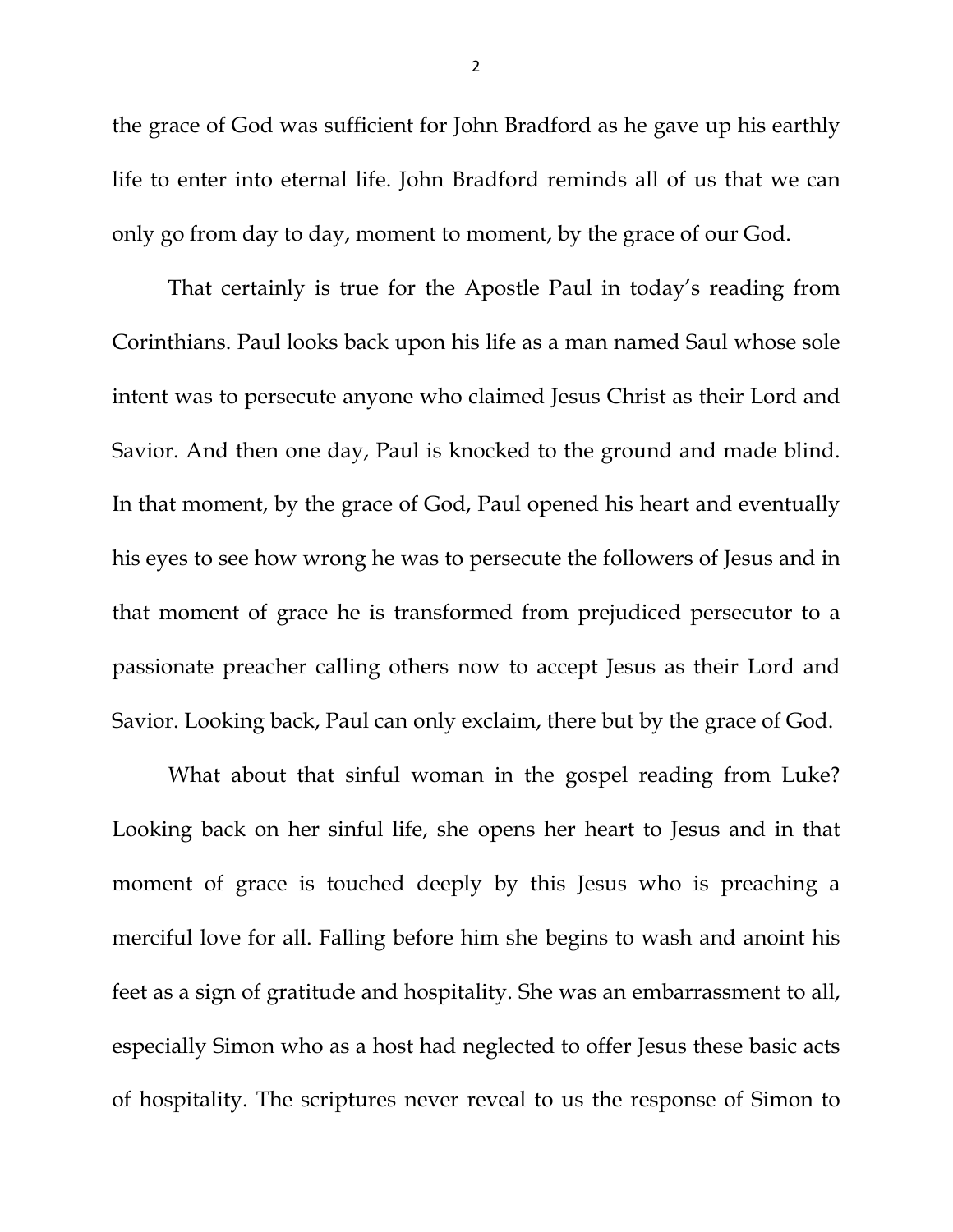that moment of grace in his house. Did he find himself saying, there but by the grace of God go I?

Finally, many years later John Bradford could have found himself uttering his famous and familiar line as he might well have watched the terrible torture and death of the 103 Koreans that are remembered on this day in the church liturgical calendar. Today, the Church remembers these men and women who, with the help of God's grace, gave their minds, bodies and hearts to Jesus and the promise of everlasting life.

In the end, as we reflect upon the lives of John Bradford, St. Paul, the woman with the alabaster jar of oil and the 103 Koreans who are honored as martyrs, we might find ourselves quoting this famous line, but with a slight twist to its wording: "There with the help of God's grace, I pray go  $\mathrm{L}''$ 

As we too experience persecution in our own lives for what we believe and proclaim, as we acknowledge our own sinful ways, as we seek a conversion of our own souls that will open our heart and eyes to see more clearly and dearly Jesus Christ as our own Lord and Savior, we realize that in the end we can only go from day to day, moment to moment,